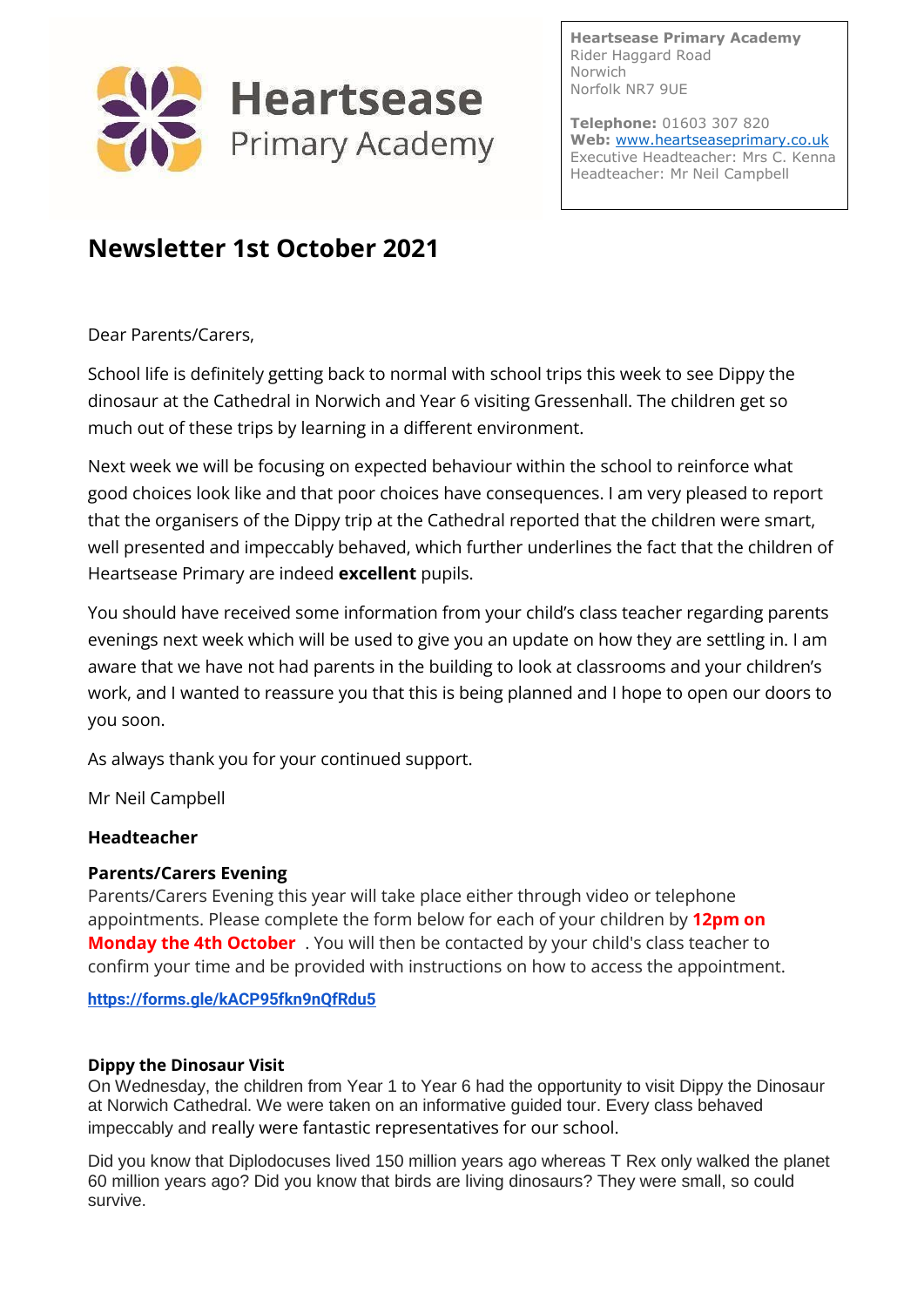The team at Norwich Cathedral were fantastic and the children have come away from the day feeling a LOT more knowledgeable about dinosaurs!! Here are a few pictures of our fabulous day out.



#### **Operation Encompass**

At Heartsease Primary Academy we are working in partnership with Norfolk Police and Norfolk County Council to identify and provide appropriate support to any of our pupils who have experienced domestic violence in their household. The purpose of Operation Encompass is to safeguard and support children and young people who have been involved in or witness to a domestic abuse incident. Domestic abuse impacts on children in a number of ways. Children are at increased risk of physical injury during an incident, either by accident or because they attempt to intervene. Even when not directly injured, children are greatly distressed by witnessing the physical and emotional suffering of a parent.

#### **Weather**



With the change in weather please make sure your child/children are wearing suitable clothing and coats to school.



#### **FREE Gardening Equipment**

Heartsease Primary Academy have signed up to the 'It's Good to Grow' campaign. For every £10 parents/carers spend (in store or online) at Morrisons, you'll get a Grow Token to help us get everything we need to get growing. Download the MyMorrisons app today to start collecting Grow Tokens to donate to Heartsease Primary Academy.

Heartsease will be able to exchange their Grow Tokens for

FREE gardening equipment to get kids growing. More information can be found at <https://my.morrisons.com/blog/community/good-to-grow/> and on the attached flyer.

**Office Update**

**The Office**

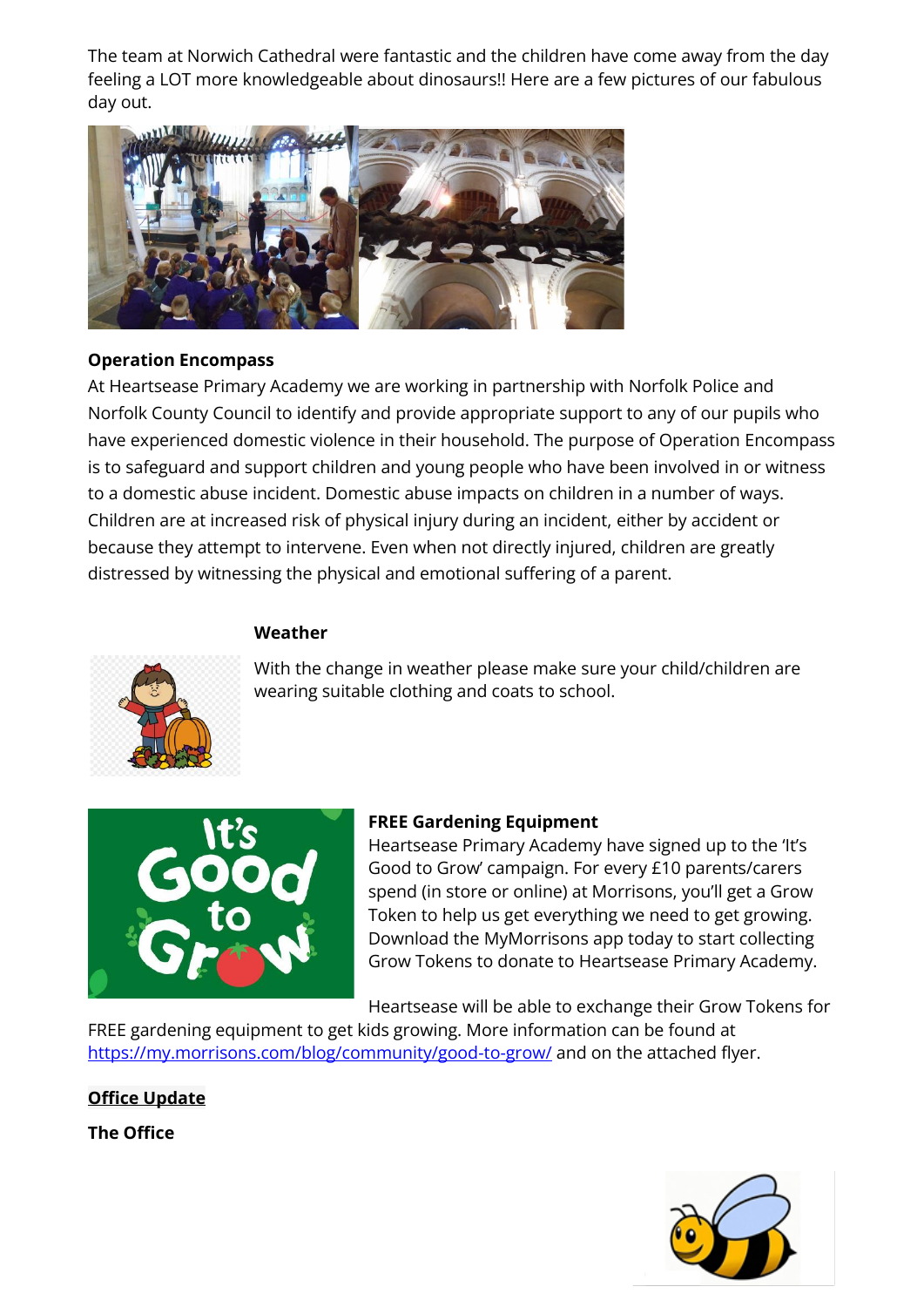Unless it is an urgent matter, if you wish to speak to the office or see me, please either email the office office@heartseaseprimary.co.uk or call and make an appointment.

Please also note the office is unable to take in forgotten kit or lunch, so please make sure that your child has everything they need for their school day.

### **Flu Vaccinations 2021**

You should have all received a consent letter for this year's flu vaccination, if you have not received one please contact the office. The date for this year's flu vaccination is the 4<sup>th</sup> November 2021.

### **Covid Testing**

The latest guidance on COVID-19 is that children attend school unless they have symptoms, positive lateral flow test and with a positive PCR test. Siblings of children who test positive are still expected in school.

If you have covid symptoms you must take a PCR Covid test and not a lateral flow test. Lateral flow tests are for those who do not have symptoms, however if the lateral flow test shows a positive result then you must take the PCR Covid test.

# **School Photographs**

Individual photographs will be taken on Monday 1st November. A date for sibling photographs will be organised in due course.

# **Ordering School Meals**

A big thank you to all the parents/carers who are ordering school lunches using the new system. For parents/carers who are still not ordering through parentpay you are reminded that the office or class teachers will not order school lunches for your child/children, it is your responsibility to order lunches for your child/children.

Bookings must be made via parentpay the day before the lunch is required or you can order at the weekend for the whole week.

# **Naming School Uniform**

We no longer have a lost property box on school premises. Please ensure all items of school uniform are labelled with your child's name and class.

#### **Emails**

Please ensure you check your emails regularly. **All** information from the school will be sent via parentpay email this includes dates and deadlines which you need to be aware of. The website will also have copies of newsletters on for your information.

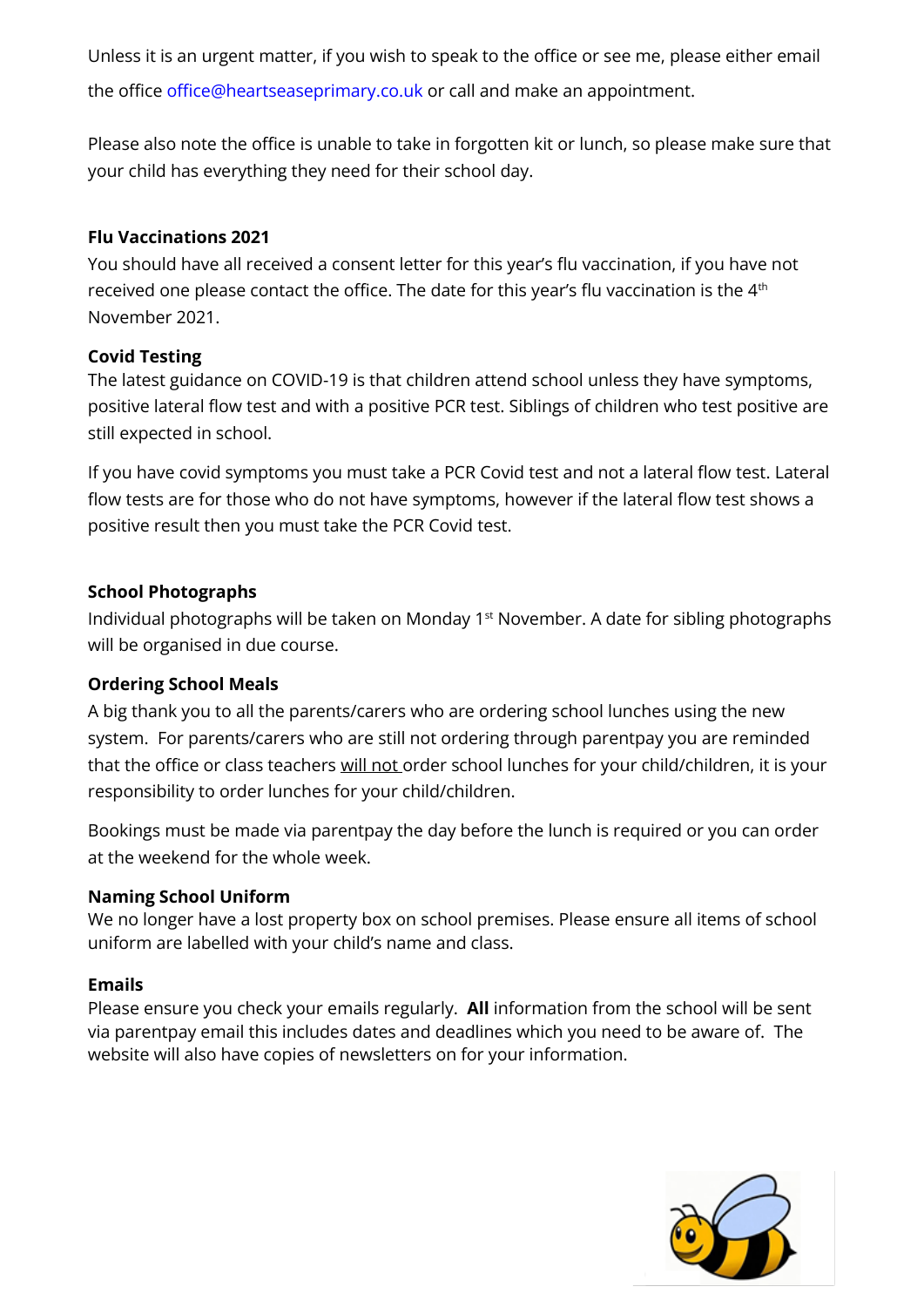#### **Absence/Illness**

If your child is off with sickness and/or diarrhoea please remember they must be kept off school for 48 HOURS after the last bout of sickness/diarrhoea.

#### **Breakfast/Afterschool Club**

Breakfast Club - 7.30 - 8.30am – 16 places - £3.50 a session includes toast/cereal and a drink. Afterschool Club 3.15 - 4.30pm – 16 places - £5.00 a session includes snacks and a drink.

Booking must be made via parentpay.

# **Upcoming events:**

# **Friday 22 October 2021 – LAST DAY OF TERM**

# **Monday 1 November 2021 – BACK TO SCHOOL**

# **Friday 17 December 2021 - LAST DAY OF NEXT TERM**

# **Wednesday 5 January 2022 - BACK TO SCHOOL**



**Bees Knees Awards**

**Ruby –** Logan and Alfie who have both been brave

**Jade -** Sapphire - For sitting really nicely on the carpet and some great contributions.

**Jasper-** Olivia for her dedication and attention to detail while creating Elmer this week, we are so proud, well done Olivia

**Opal -** Estere for achieving her next step in english: to write on the line

**Onyx** – Floyd for writing some lovely independent sentences this week and for being so inquisitive on the dippy trip!

**Amber**- Our bees knees this week goes to Kelsey for being so independent, curious, ambitious and kind. Kelsey is an exceptional learner, she goes above and beyond her teacher's expectations and it is a pleasure to have her in Amber class. Well done Kelsey!

**Aqua -** Olivia for showing determination to learn by always being ready at the start of lessons and for putting lots of effort into your independent work.

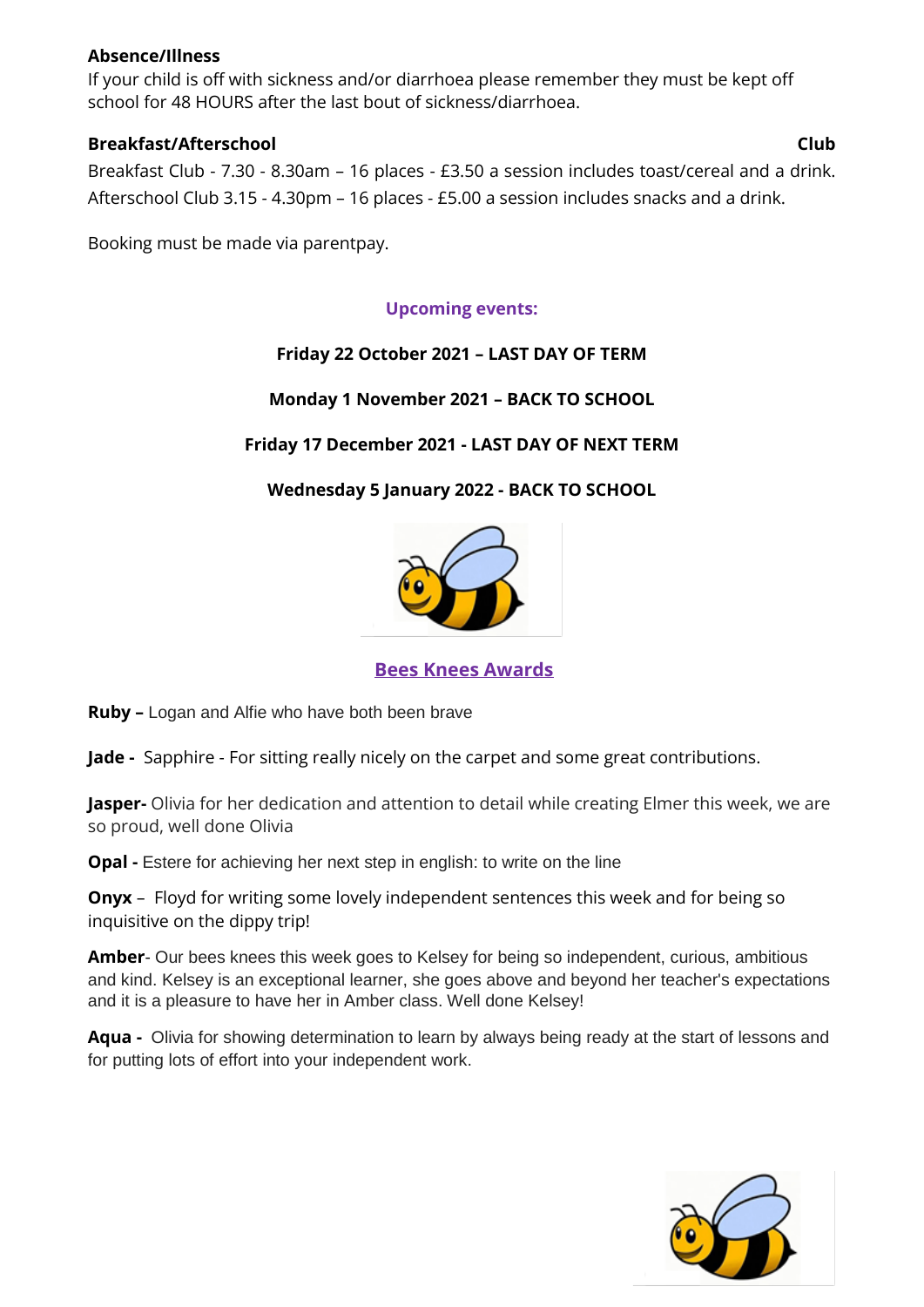**Coral –** Coral class are delighted to award Isla our Bees Knees this week for being independent in her maths this week. She successfully completed the lessons on adding single digits to 100s numbers and was proud of her own achievement!

**Crystal –** Lettie for always being helpful around the class. Thanks Lettie.

**Graphite** - **Sabine , Jessica and Elias** Well done to all of you for your amazing work following our visit to see Dippy at Norwich Cathedral. With attention to detail in your illustrations and the inclusion of many facts, you should be very proud of your finished pieces, copies of which have been sent to the Cathedral staff..

**Garnet -** Paul or his fantastic work during Maths. It was some very tricky content but he was able to work independently and was able to go through with me his answers and his methods of doing so.

**Topaz-** Mia Marie for aspiring to improve her understanding and sharing her ideas with her group.

**Emerald** – Freya, you have shown excellent determination in all your subjects since returning from the summer, you have worked hard on your independence and you have especially impressed me with your reading.

**Sapphire –** Phoebe because you have written an amazing persuasive leaflet for your Space Theme Park Well done (2)

**Quartz -**. Cian because he put in excellent effort into his maths work, surprising himself with how confident he got with division using factors.

**Diamond -** Lewis has worked his socks off this week in English and maths and he was a fantastic detective on our Gressenhall trip, asking lots of thought-provoking questions. Well done Lewis!



# **Times Tables Rock Stars**

This week was a battle of the year groups and there was a clear winner. Well done to....YEAR 5!

| $\mathbf{1}$            | Year 5            | 36,374 |
|-------------------------|-------------------|--------|
| $\overline{\mathbf{2}}$ | Year 6            | 10,606 |
| $\overline{\mathbf{3}}$ | Year 4            | 7,595  |
| $\sqrt{4}$              | Year <sub>3</sub> | 2,000  |
| 5                       | Year <sub>2</sub> | 953    |